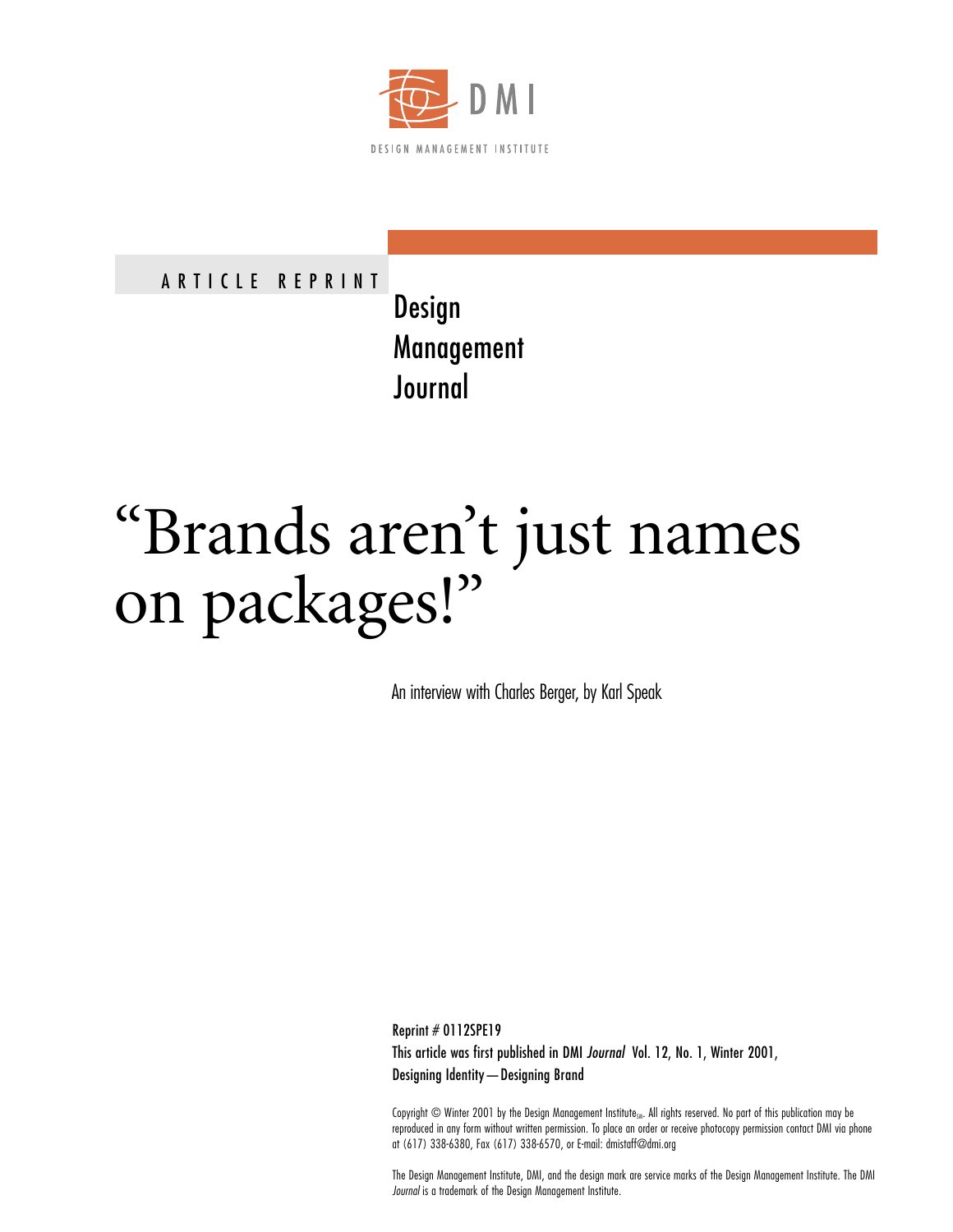## "Brands aren't just names on packages!"

*An interview with Charles Berger, by Karl Speak*

*Brands are about relationships with consumers. Products and services are critical elements in building these relationships, but they are not, by themselves, brands. Brands are long-term investments. With support from the CEO and managers, they can thrive for generations. Effective brand management is the ultimate path to revenue and profits. For more details on these and other insights, Karl Speak's interview with Chuck Berger, CEO of The Scotts Company, is must reading.*

Charles Berger, CEO of The Scotts Company, is one of the most successful brand management professionals in America.

After receiving his undergraduate degree from Princeton and MBA from Harvard, Berger started his career in marketing management at Procter & Gamble, and then moved to Heinz to manage the Heinz ketchup brand. He next served as chief executive of Weight Watchers, a Heinz affiliate. Berger has been CEO at Scotts for the past five years, during which time he has firmly established the company as the leader in the lawn and garden category.

In addition to being a consummate brand management professional,



Charles Berger, CEO, The Scotts Company



Karl Speak, President, Beyond Marketing Thought Inc.

Berger is a gracious man, always willing to share his wisdom with young marketing professionals and fellow executives. Chuck Berger and I spent a gorgeous fall evening on Cape Cod, discussing his insights on brand management. It was a thrill.

*Speak:* Chuck, if a brand management professional could write the perfect resume, it would look exactly like yours. What is it like to be a CEO with a passion for brands?

*Berger:* Well, first of all, you have the power, as well as the responsibility, to create seriousness about brands and brand equity. You can make things happen. And I believe you're in a position to actually act on the value of these brands. It's a value that may not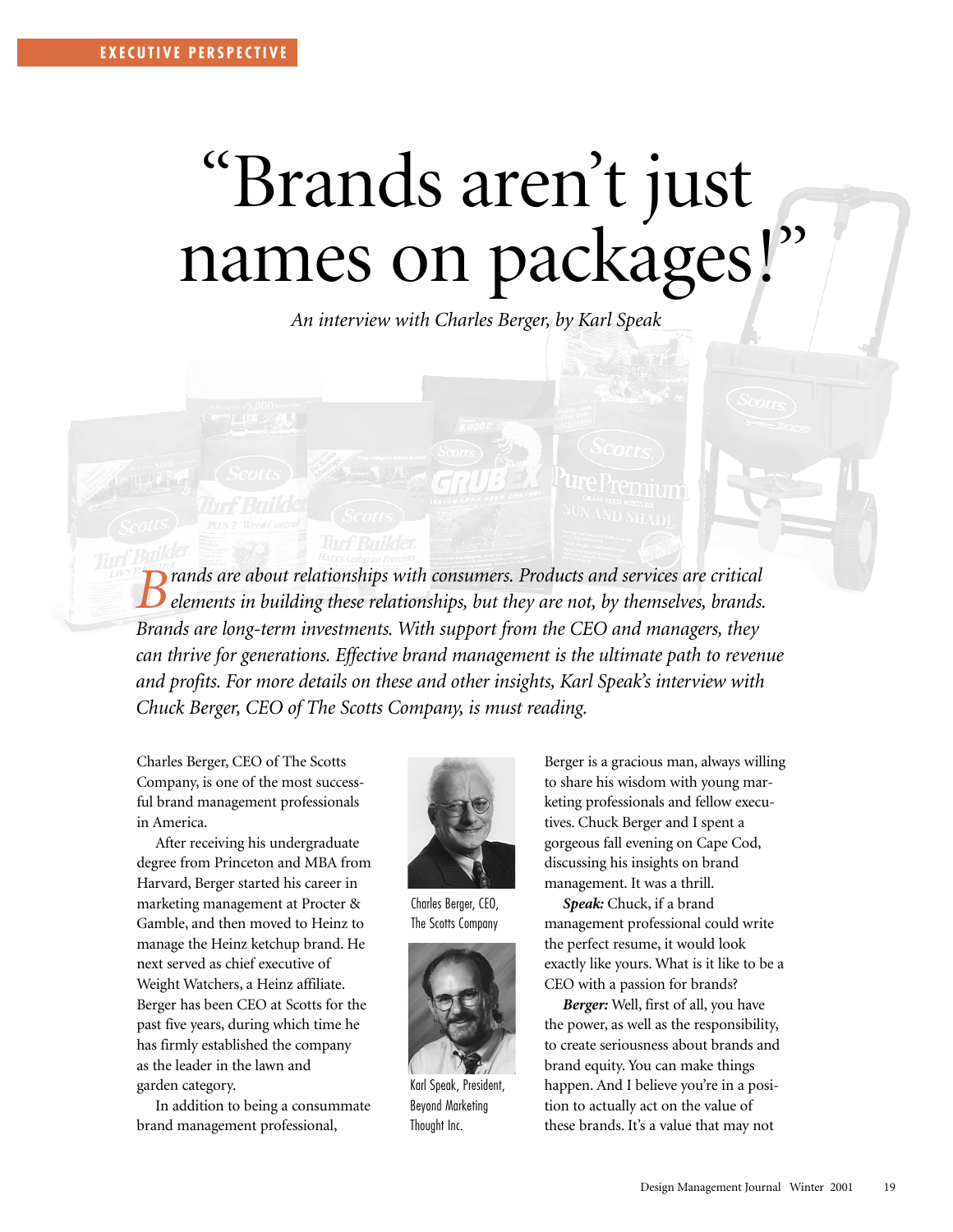appear on the balance sheet, but you know it's there. Being a CEO places you in a position to inspire employees to build stronger brands.

There isn't much magic to building them. It's a matter of having a passion for your consumer and always adding something new to the relationship between the brand and that consumer. I believe a CEO can use his or her position and perspective to maintain brand building as a very high priority for the organization.

*Speak: Brand* is an overused word. How do you define a brand?

*Berg***er:** Brands aren't just names on packages. And that's the crucial thing that anybody working in a company, from the marketing manager to the CEO, must understand. Companies own a lot of things that are trademarked, but they're not all brands. Only a handful really, really count, and they're the ones that are multidimensional. A brand isn't simply a word or a logo on a plastic bottle or a paper bag or a metal container. A brand stands for a valued relationship with a consumer.

A real brand owns a very tiny but important piece of "real estate" in a consumer's mind. A strong brand represents a relationship between consumer and product that extends beyond the product by having a meaningful emotional connection.

*Speak:* As a seasoned and successful executive, what advice would you give to other senior managers about building brands?

*Berger:* Brands are not products—they're long-term commitments to relationships with consumers. I think the biggest risk in brand

*"A real brand owns a very tiny but important piece of 'real estate' in a consumer's mind."*

management is when a company spends a lot of time, money, and employees' attention on building a brand, but then fails to nurture and reinvest in it. That's letting the equity slip away.

Companies sometimes make financially driven decisions that

inhibit continued growth of a brand. It's almost like they're saying: Now that the brand is strong, we're going to move on to something else. Properly supported brands create real momentum. A well-supported brand will make you



more and more money.

I reject entirely the idea of a brand life cycle as something you can't control. Without adequate support, it's true—brands will mature and finally die. But that doesn't have to happen to a brand. The products you're selling under the brand have to keep changing and evolving, and so some of the items or some of the concepts that are encompassed by that brand can change. But there's no reason the brand can't be immortal.

Some of the most admired brands have proven that the brand relationship can outlive the original product. Let's take Apple Computer as an example. Apple would be dead if it were still the original Apple II computer. That's easy to understand, because technology is changing all the time. At the other end of the spectrum are classic and venerable consumer goods brands, such as Heinz ketchup, which actually looks and tastes the way it did in 1890. In most cases, although you have to keep changing the product, the brand should be immortal. Loyal consumers expect the brand will always be relevant to them and lead them through changes in lifestyle and technologies.

*Speak:* Building strong brands requires the effort and passion of a lot of people in an organization. Many middle managers confide in me that they feel it is very difficult to build a strong brand without an enlightened CEO—someone like you. They believe in brands, but they need to know how to influence their senior managers. What advice do you have for them?

*Berger:* It does help a lot if you have people at the top who care about brands. But as with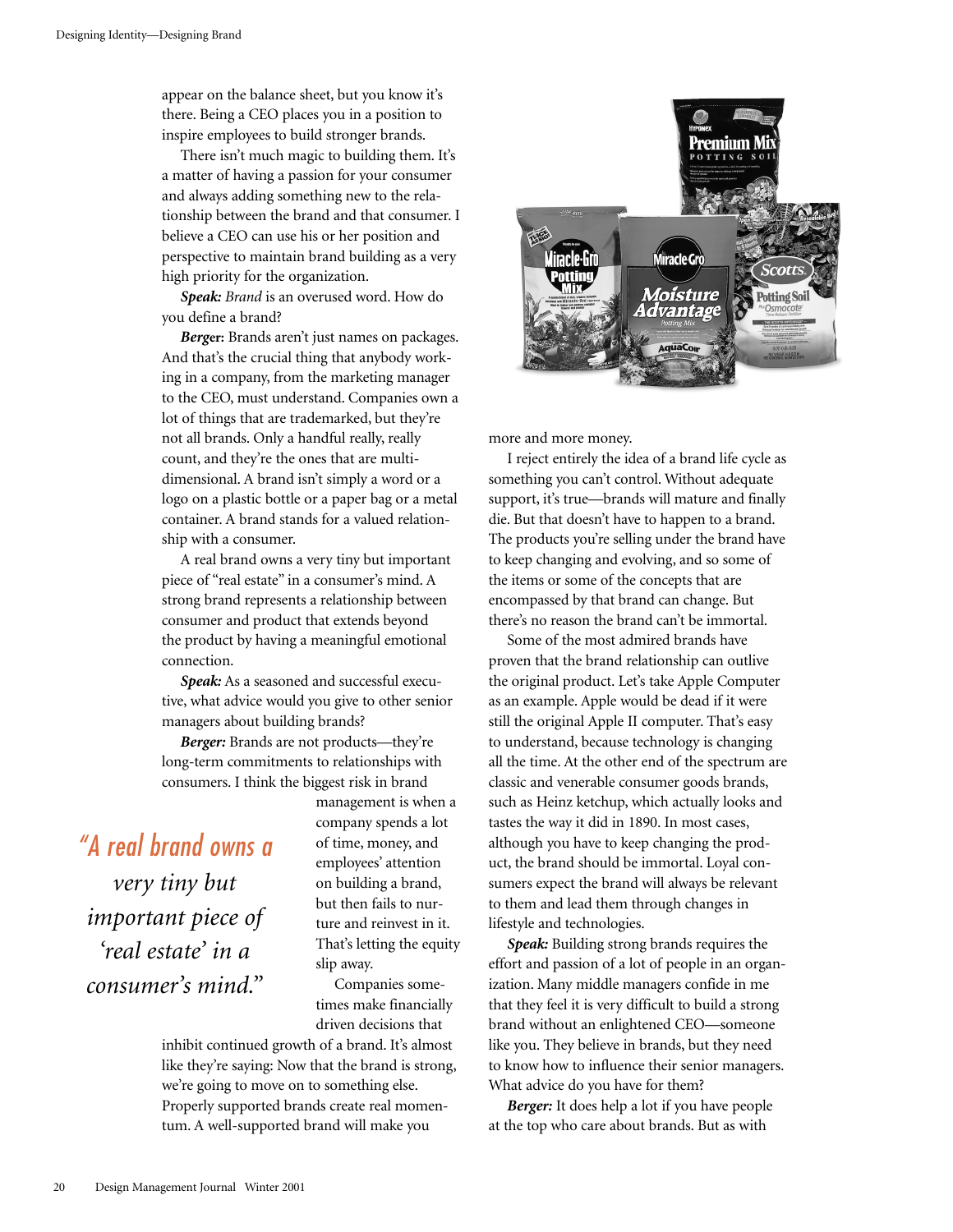anything else, there's no hard and fast rule. It is possible to build a brand without a lot of topdown support. Middle managers should be aware that the people in the senior management jobs may be facing a lot of financial pressures, particularly if they work for a public company.

My first suggestion for middle managers is that they show enthusiasm and tenacity for the business, as well as the brand. I would also suggest that as a group, they try to come up with a big idea that can lift the brand to the next level with its consumers. Build a case backed up with real, solid data, and it will be very difficult for an executive to reject it.

As far as I am concerned, a good idea clearly demonstrates how the brand can deliver additional value to the consumer. There are lots of good ideas out there. A big idea is a good idea supported with numbers that demonstrate how the investment in the brand will deliver more revenue and bigger profits. I always emphasize the importance of thinking strategically and having real, hard facts to back up an idea. When I am approached with a new idea, I often challenge people by saying, " Tell me what you know, not just what you think."

*Speak:* I want you to ratchet your perspective up a notch and think about the brand concept for companies: How can a company have an intimate, enduring relationship with consumers that meets the same criteria as a strong product brand. I'm talking about a relationship that is unique because of its distinctiveness, relevance, and consistent relationship with its targeted consumers. Do you think brand management in that context makes sense?

*Berger:* Yeah, I do. Although I don't know if I am as crisp on this as I am on product brands. At Scotts, we're facing this opportunity right now: How do we build a corporate brand image when we have so many powerful product brands? And what do we want the corporate brand to stand for? I think consistency is important, but sometimes at a big corporation, maintaining consistency can be a challenge. Take General Electric as an example. Is it an aerospace company? Is it an appliance company? Is it a finance company? Those are three things that come to my mind. Or is it a whole bunch of other things that I don't even know about? I'm still not exactly sure how best to maintain consistency on the company level, but I do think

it is very important.

A strong corporate brand can be a very important company asset. It gives a brand manager another way to talk to and relate to consumers. The communication

## **The Scotts Brand**

The Scotts Company, headquartered in Ohio for more than 130 years, is the world's leading supplier and marketer of consumer products for do-it-yourself lawn and garden care, with a full range of products for professional horticulture, as well. The company owns what are by far the industry's most recognized brands, and Scotts relies heavily, almost exclusively, on its product brands, placing little emphasis on its corporate identity as a master brand. In the US, consumer awareness of the company's Scotts, Miracle-Gro, and Ortho brands outscores the nearest competitors in their categories by several times, as does awareness of Monsanto's Roundup brand, for which Scotts is the exclusive marketing agent worldwide. In the UK, Scotts' brands include Weedol and Pathclear, the top-selling consumer herbicides; Evergreen, the leading lawn fertilizer line; the Levington line of lawn and garden products; and Miracle-Gro, the leading plant fertilizer. The company's leading brands in continental Europe include KB and Fertiligène in France, and Nexa Lotte and Celaflor in Germany.

The Scotts Company and Stern's Miracle-Gro Products merged in 1995. The Scotts brand, of course, revolves around lawn care, which is primarily a male-dominated activity. Miracle-Gro's brand equity, the strongest in the garden category, centers around gardening activity, which is predominantly a female activity. Having a broader brand portfolio, which covers both lawn and garden, allows Scotts to have more leverage with its retailers and therefore ensure that their products are easily accessible to consumers no matter where they shop.







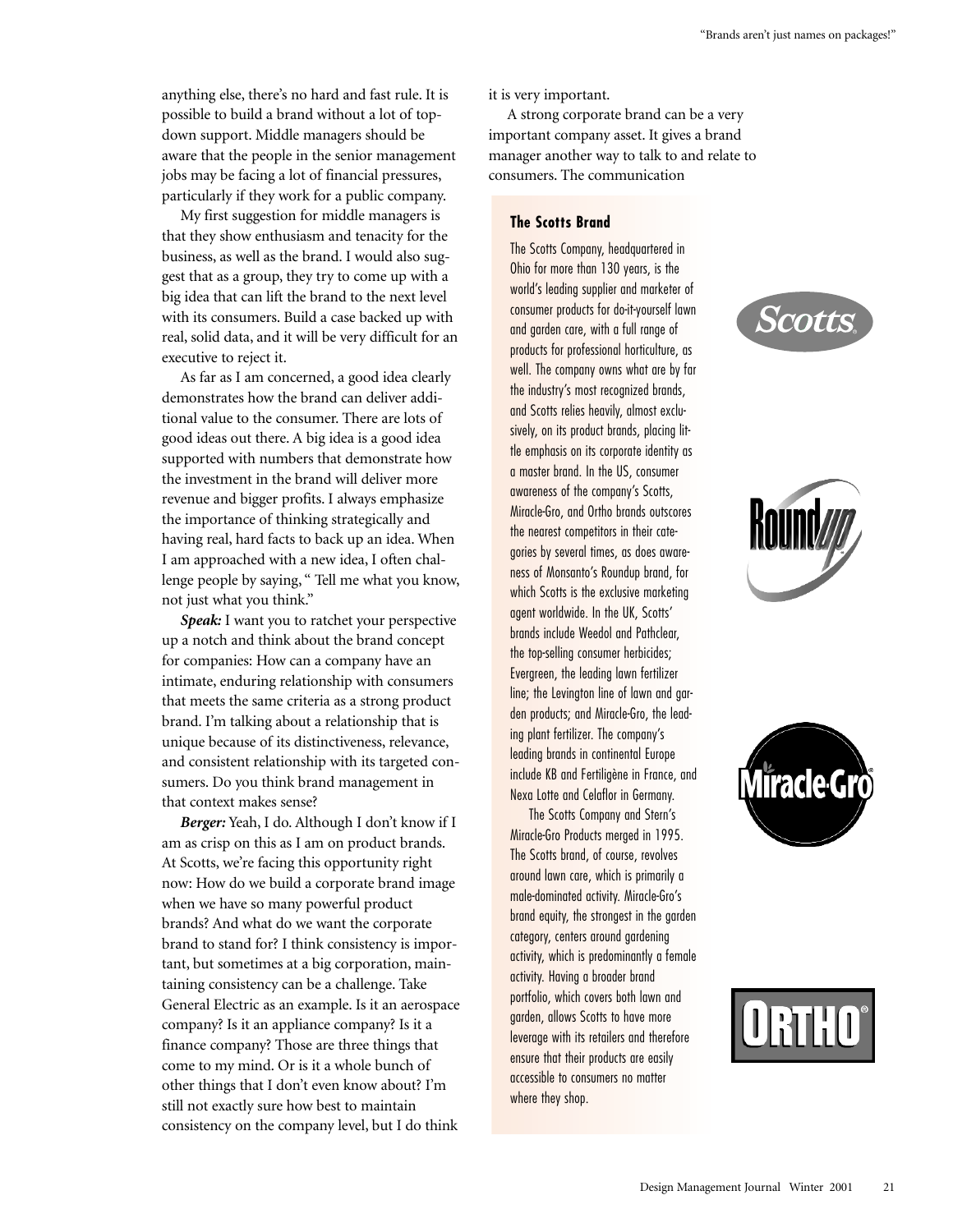

between a product brand and the consumer is generally focused on getting the consumer to buy or use a product. The corporate brand has to talk in broader, yet still relevant, terms with consumers. A strong corporate brand can provide consumers with added confidence to buy and use branded products. An important role for a corporate brand is to communicate the organization's core values. If consumers understand and believe in those core values, it will give them more confidence to buy new products from the company or try new things, such as doing business with that company on the Internet.

*Speak:* I am seeing something in today's intense, short-term-oriented business environment that bothers me. There appears to be this overriding emphasis on generating transactions—that is, on selling products, but neglecting the importance of nurturing and growing the consumer relationship. Are you worried that the shift in balance is a bit shortsighted?

*Berger:* Let me address that this way. Everything I needed to know about marketing I learned in one day in the Harvard Business School marketing course. That may be oversimplifying it, but there are just a few basic things that every brand manager must keep in mind. The first thing is the importance of being consumer-oriented as opposed to being manufacturing- or product-oriented. Do you really think your business is just a factory? Or is it all the consumers with whom you've built relation-



ships over the years? Don't get me wrong—the factory, products, trademarks, and patents are all very important. But companies with strong long-term consumer relationships are the ones that can sustain growth most efficiently. Look at today's stock market. Many companies have extremely high market capitalization based upon their consumer relationships and other intangibles. Telecommunications companies are great examples.

Recently Scotts launched a lawn-service business. We were able to leverage the consumer relationships that Scotts developed over the years to launch a business that is off to a great start. In less than three years, we have been able to develop significant market share in the markets we have targeted. Moreover, our ability to acquire new customers and retain them, two important success factors in the service business, are much better than that of our competitors, who have been in the business for many years. We think a good service, coupled with strong consumer relationships, will allow us to continue to grow this business at the expense of our competitors. In effect, our brand equity is helping us to grow the business quickly, and at the same time, this new product is adding value to our brand equity because of the quality service we deliver. It reinforces our relationship with the consumer.

Really good brand managers are obsessed by market share and total category growth, and I